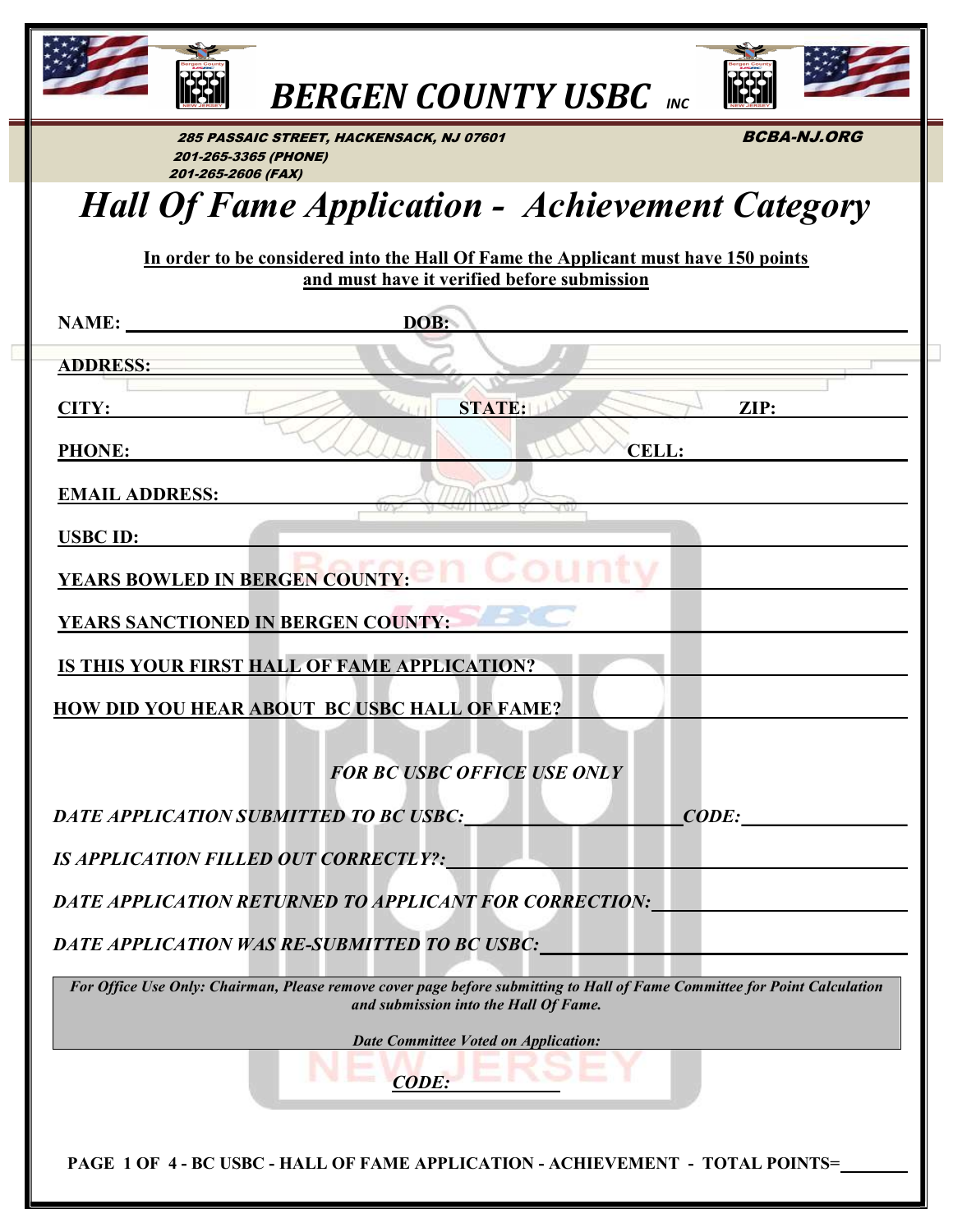

**BERGEN COUNTY USBC** INC



285 PASSAIC STREET, HACKENSACK, NJ 07601 **BCBA-NJ.ORG**  201-265-3365 (PHONE) 201-265-2606 (FAX)

CODE:

#### 1. TOURNAMENT WINS - (HANDICAP AND SCRATCH TITLES ACCEPTED)

#### COUNTY CHAMPIONSHIP TOURNAMENT

 $SINGLES TITLES:$  (BC USBC = 20 PTS - NJ USBC STATE = 16 PTS) (Name of Tournament) - (Bowling Center) - (Year) - (Points) (Name of Tournament) - (Bowling Center) - (Year) - (Points)

 DOUBLES TITLES: (BC USBC = 16 PTS - NJ USBC STATE = 12 PTS) (Name of Tournament) - (Bowling Center) - (Year) - (Points) (Name of Tournament) - (Bowling Center) - (Year) - (Points)

TEAM TITLES:  $\qquad \qquad (BC \text{USBC} = 10 \text{ PTS} \text{ - } NJ \text{USBC STATE} = 8 \text{ PTS})$  (Name of Tournament) - (Bowling Center) - (Year) - (Points) (Name of Tournament) - (Bowling Center) - (Year) - (Points)

ALL EVENTS TITLES:  $(BC \text{USBC} = 6 \text{ } PTS - NJ \text{USBC STATE} = 3 \text{ } PTS)$  (Name of Tournament) - (Bowling Center) - (Year) - (Points) (Name of Tournament) - (Bowling Center) - (Year) - (Points)

"The MASTERS" (BC USBC = 20 PTS - NJ USBC STATE = 16 PTS) (Name of Tournament) - (Bowling Center) - (Year) - (Points) (Name of Tournament) - (Bowling Center) - (Year) - (Points)

"The GUYS & DOLLS" (BC USBC = 16 PTS - NJ USBC STATE = 0 PTS) (Name of Tournament) - (Bowling Center) - (Year) - (Points) (Name of Tournament) - (Bowling Center) - (Year) - (Points)

"The HDCP DOUBLES" (BC USBC = 16 PTS - NJ USBC STATE = 0 PTS) (Name of Tournament) - (Bowling Center) - (Year) - (Points) (Name of Tournament) - (Bowling Center) - (Year) - (Points)

"The TEAM TRIPLES" (BC USBC = 10 PTS - NJ USBC STATE = 0 PTS) (Name of Tournament) - (Bowling Center) - (Year) - (Points) (Name of Tournament) - (Bowling Center) - (Year) - (Points)

"The SENIORS" (BC USBC = 20 PTS - NJ USBC STATE = 16 PTS) (Name of Tournament) - (Bowling Center) - (Year) - (Points) (Name of Tournament) - (Bowling Center) - (Year) - (Points)

ANY OTHER NON BC USBC TOURNAMENT -  $(BC \text{USBC} = 1 \text{ PT})$  - NJ USBC STATE = 1 PT) (Name of Tournament) - (Bowling Center) - (Year) - (Points)

PAGE POINT TOTAL=

PAGE 2 OF 4 - BC USBC - HALL OF FAME APPLICATION - ACHIEVEMENT - TOTAL POINTS=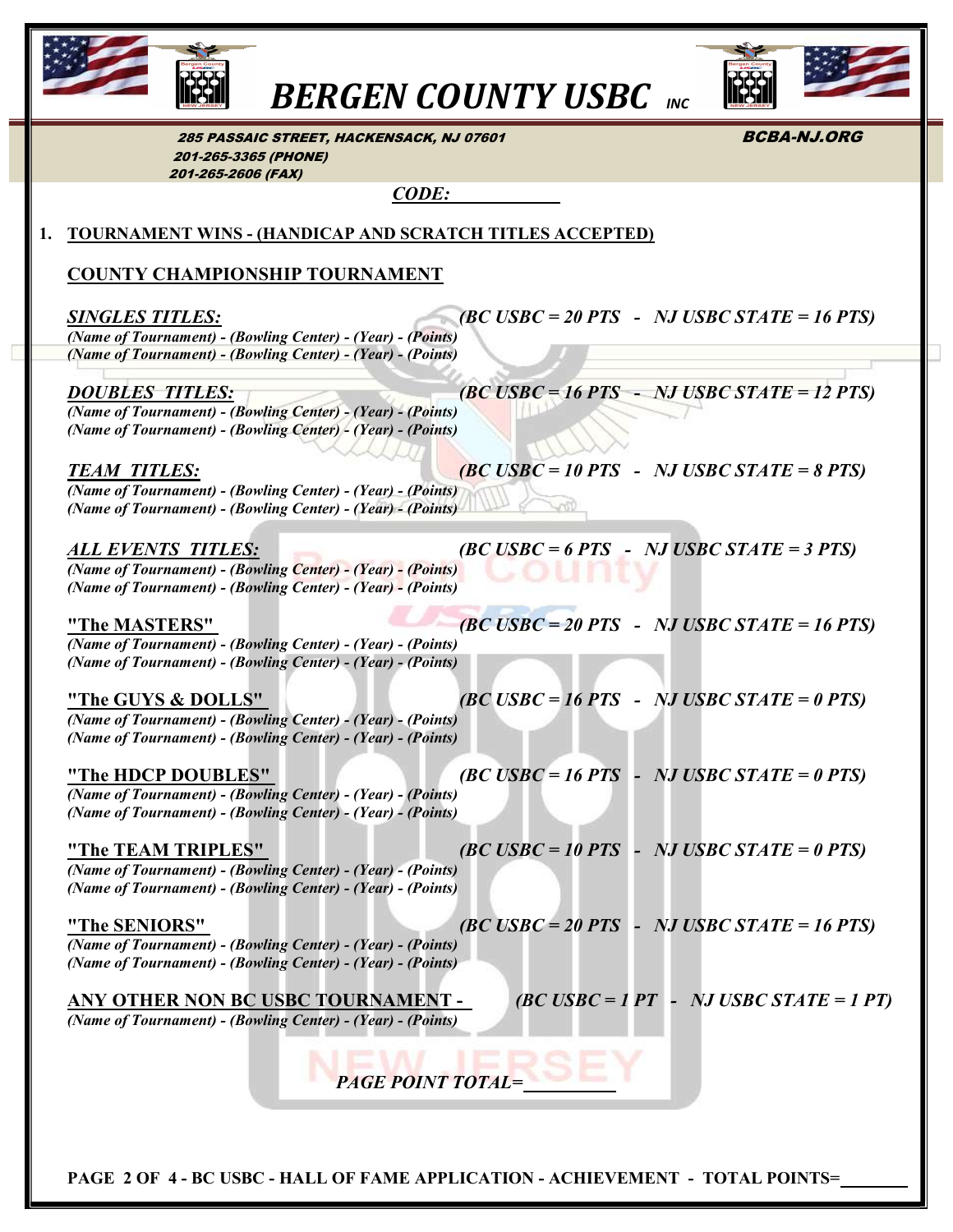

**BERGEN COUNTY USBC** INC



285 PASSAIC STREET, HACKENSACK, NJ 07601 **BCBA-NJ.ORG**  201-265-3365 (PHONE) 201-265-2606 (FAX)

CODE:

#### 1. HIGH SCORES / AVERAGES

A) - GAMES

List Sanctioned 300 games in Bergen County **- 2 Pts Each - 20 Pts Max** (List on a separate sheet of paper - Year & Bowling Center)

 List Sanctioned 299 games in Bergen County (Pre 2008) - 1 Pt Each - 10 Pts Max (List on a separate sheet of paper - Year & Bowling Center)

 List Sanctioned 289 games in Bergen County (Pre 2008) - 1 Pt Each - 10 Pts Max (List on a separate sheet of paper - Year & Bowling Center)

 List Sanctioned "11 - IN - A - ROW" games in Bergen County (Pre 2008) - 1 Pt Each - 10 Pts Max (List on a separate sheet of paper - Game - Year & Bowling Center)

B) - SERIES

List Sanctioned 800 series in Bergen County **-4 Pts Each - 40 Pts Max** (List on a separate sheet of paper - Series - Year -Bowling Center)

C) - AVERAGES

Please List Your BEST 10 YEAR BERGEN COUNTY COMPOSITE AVERAGE (List on a separate sheet of paper - AVG -Year & Bowling Center)

> 220 Average & Higher = 10 Pts Max  $211$  to  $219$  Average = 8 Pts Max  $201$  to  $210$  Average = 6 Pts Max 191 to 200 Average  $=$  4 Pts Max 190 Average & Below = 2 Pts Max

| <b>PAGE POINT TOTAL=</b> |                |
|--------------------------|----------------|
|                          | <b>Points:</b> |

PAGE 3 OF 4 - BC USBC - HALL OF FAME APPLICATION - ACHIEVEMENT - TOTAL POINTS=